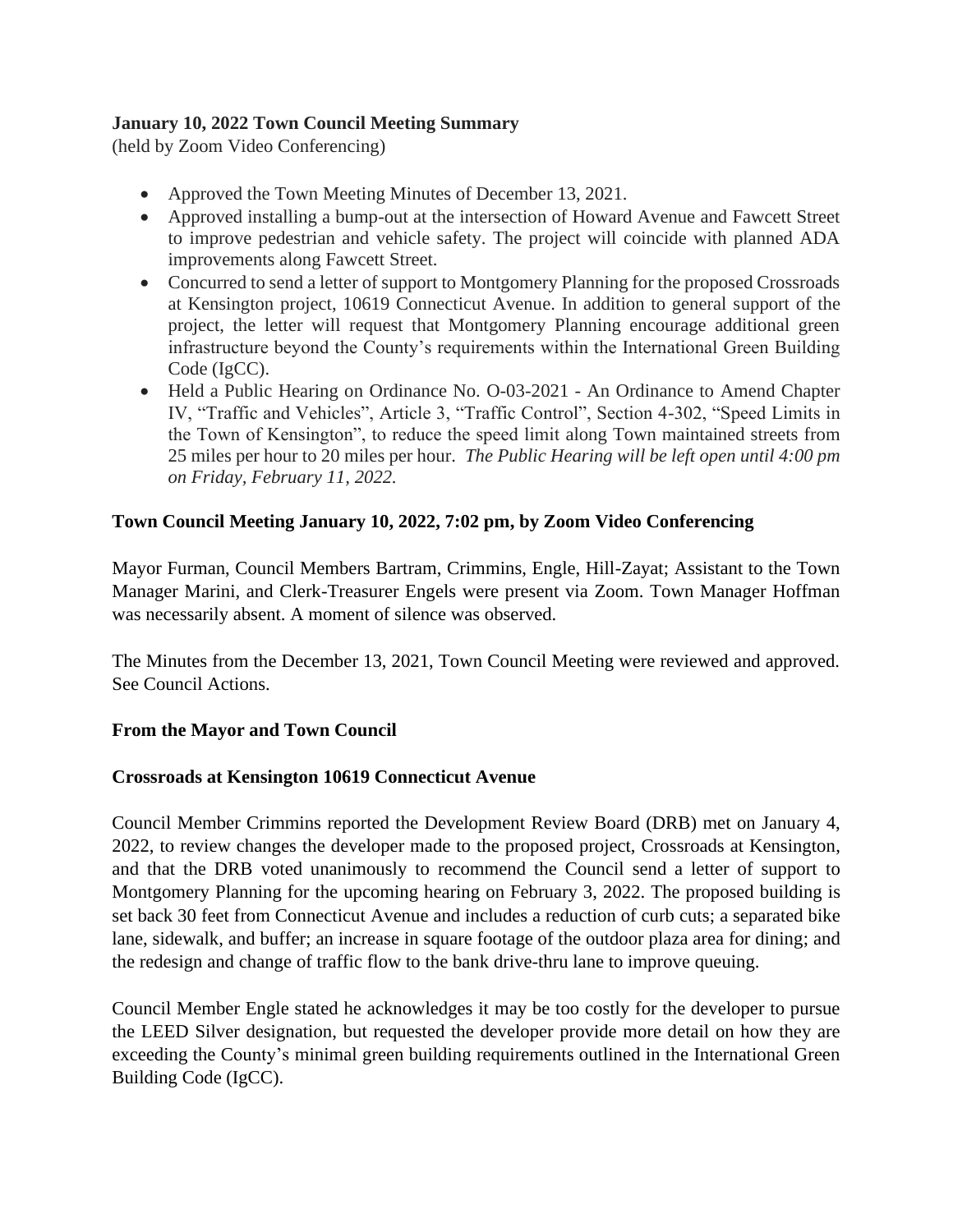Claudia Wolff supported the developer providing more specificity on their green building techniques; stated concerns over egress to Metropolitan Avenue and questioned whether improvements were made to the aesthetic of the building.

Council Member Bartram stated the egress to Metropolitan Avenue was discussed at the DRB meeting and will be revisited if it becomes a pass thru lane.

Council Member Crimmins stated changes have been made to the aesthetic of the building design and a visual will be added to the website.

Jack Gaffey stated he supports the project and the buffer they are providing between Connecticut Avenue and Plyers Mill Road and the sidewalks.

Chris Zappi supported the bike lanes and noted concerns over the Metropolitan Avenue and Plyers Mill Road intersection.

The Council concurred to send a letter of support to Montgomery Planning as proposed by the DRB including addressing green building standards. See Council Actions.

Council Member Hill-Zayat noted that free Covid tests were being handed out at the Kensington Park Library Monday, January 10, through Saturday, January 15.

Mayor Furman discussed the possibility of the Town handing out Covid tests, as Montgomery County is providing tests for municipalities to distribute to County residents.

Council Member Crimmins recognized Phil Kirlew, the former General Manager of ServPro, who left the position for a new job and will be missed.

Mayor Furman noted that Bethesda Magazine recognized GIGS for "Best New Spot for Live Music Outdoors,"; the Farmers' Market as a "Reader's Choice" ; and Frankly Pizza, Pink Dot, and Sunflower Consignment were recognized as well.

### **Proposed Charter Resolution for Voter Qualification**

Council Member Bartram discussed the proposed Charter Resolution to be introduced at the February 14, 2022, Council meeting. The change would allow a non-citizen who is a lawful permanent resident or authorized to work in the United States to vote in Town elections.

Jack Gaffey stated that voting is a privilege restricted to citizens and did not support the proposed revision.

Joe Campbell questioned the motivation to move forward with the Charter Resolution since the survey had a low response rate and did not show a majority favored non-citizen voting.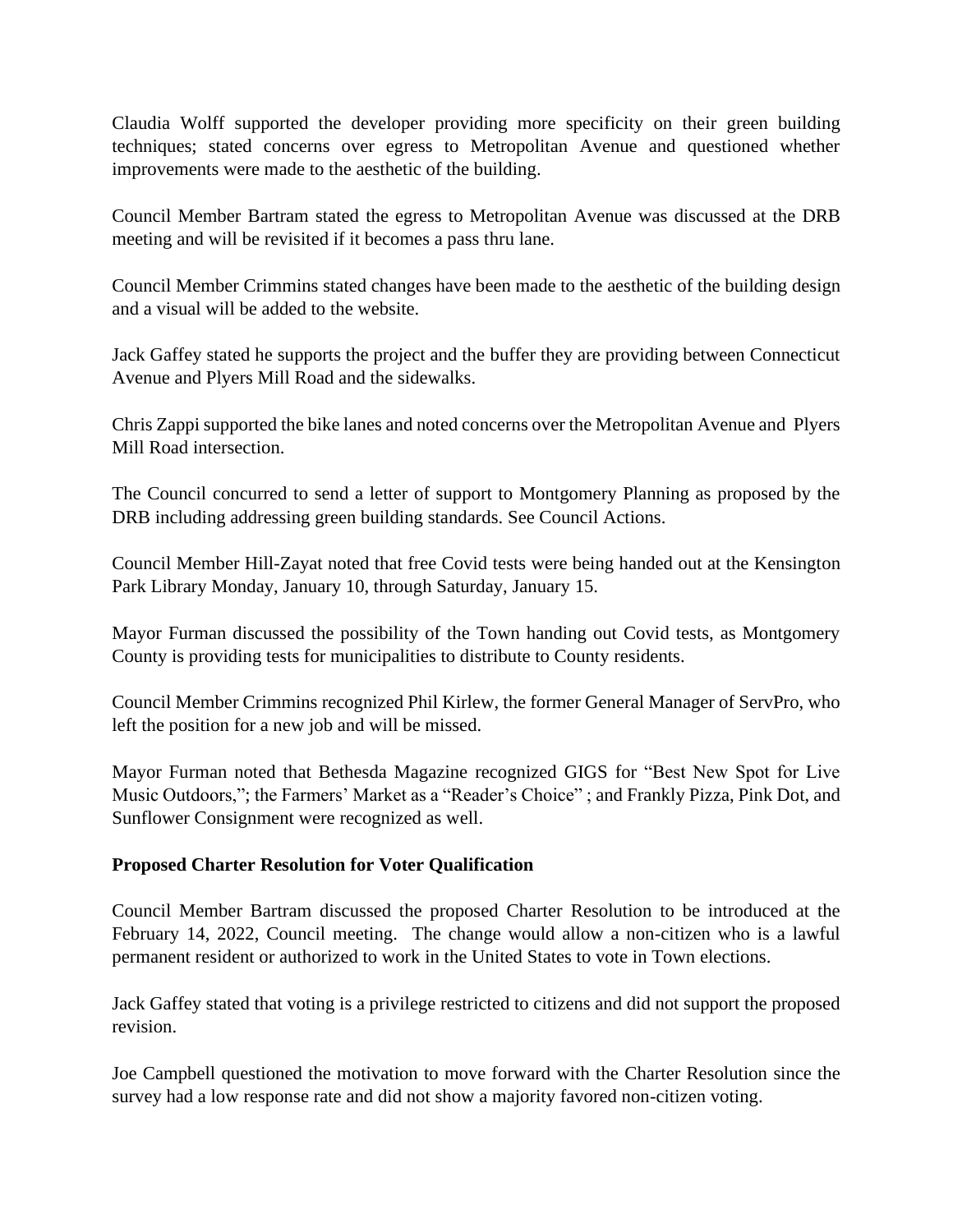Clinton Manning stated the Town is not harmed by expanding voting and supported the change.

Council Member Bartram stated expanding voting is being considered as there are long term Residents that are active in Town issues, own property, and are part of the community.

Council Member Hill-Zayat stated it is a very long process to obtain citizenship and the proposed charter revision would make it more inclusive for those invested in the Town to vote in Town Elections.

Council Member Engle stated information was gathered from the survey and it is important to continue discussion in an open public process.

The Council concurred to have the Town Attorney prepare a Charter Revision to be introduced at the February 14, 2022, Council Meeting to allow lawful permanent residents or those authorized to work in the United States to vote in Town Elections.

#### **From the Town Manager and Staff**

#### **Howard Avenue at Fawcett Street – Pedestrian Improvement Project**

Assistant to the Town Manager Marini discussed sidewalk improvements to be completed in the coming months by the Town's contractor, NZI Construction, on Armory Avenue, Mitchell Street, and Fawcett Street. Improvements include making sidewalks ADA accessible by changing the grade of ramps, ensuring ramps lead into crosswalks, and replacing areas of the sidewalk that have been raised by tree roots. A crosswalk will also be added to the intersection of Mitchell Street and Fawcett Street as part of the process of making the area a designated School Zone, due to the proximity of Brookewood School on Armory Avenue.

Assistant to the Town Manager Marini requested that the Council approve a proposal recommended by the Town's Traffic Engineer, Joe Cutro, to install a bump-out at the intersection of Howard Avenue and Fawcett Street to improve pedestrian and vehicle safety. The project would coincide with the sidewalk improvements already being conducted on Fawcett Street.

Council Member Engle wanted to verify that installing the bump-out would not eliminate the possibility of installing a three-way stop at the intersection in the future.

Council Member Crimmins stated that the decision not to implement a three-way stop was based on the results of a traffic study conducted by the Town's Traffic Engineer. The study results indicated that the volume and speed of traffic in that area did not warrant a three-way stop at that time, but that could change. Council Member Crimmins also mentioned the prospect of adding angled mirrors to increase visibility for cars pulling out onto Howard Avenue.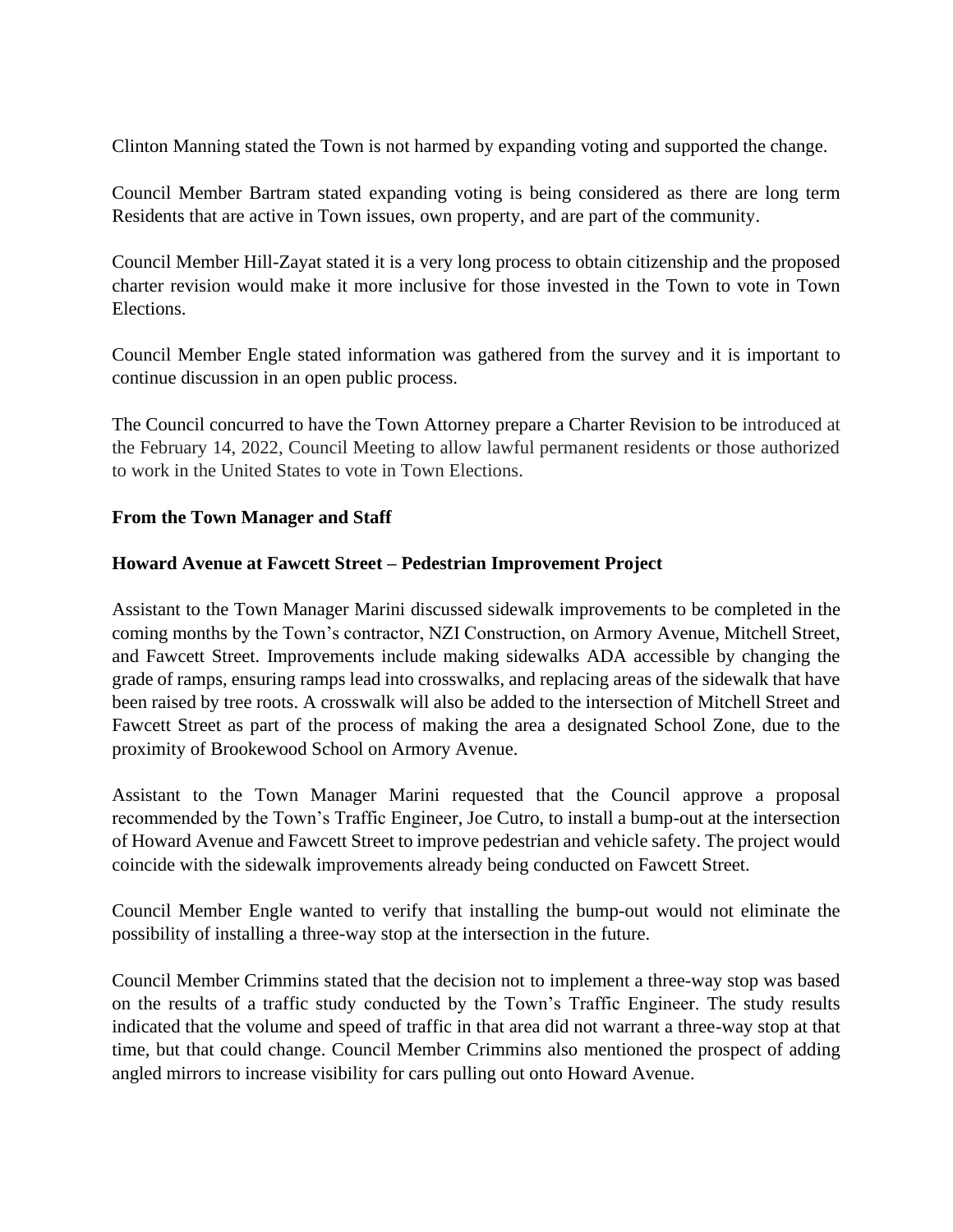The Council supported the proposal to install a bump-out at the intersection of Fawcett Street and Howard Avenue. See Council Actions.

Council Member Engle announced there would be a Mobility and Traffic Committee meeting on Wednesday, January 19, 2022, at 7:00pm via Zoom.

### **Public Appearances**

Jack Gaffey noted the upcoming astronomical event - a full moon on Monday, January 17.

Joe Campbell requested an update on the bridge projects.

Leslie Olson stated she is concerned about pedestrian safety and the lack of signage near construction projects when access to the sidewalk is limited.

**Ordinance No. O-03-2021 –** A Public Hearing was held on Ordinance No. O-03-2021 to Amend Chapter IV, "Traffic and Vehicles", Article 3, "Traffic Control", Section 4-302, "Speed Limits in the Town of Kensington", to reduce the speed limit along Town maintained Streets from 25 miles per hour to 20 miles per hour. The Public Hearing record will be left open until 4:00 pm on Friday February 11, 2022. See Council Actions.

Leslie Olson and Chris Zappi spoke in support of the measure.

Don May stated there would not be any harm in lowering the speed limit on Town roads to 20 mph from 25 mph.

Joe Campbell expressed concern about the ability to enforce the new speed limit.

### **Council Actions**

Council Member Crimmins moved to approve the Town Meeting Minutes from December 13, 2021. The motion passed unanimously.

Council Member Crimmins moved to send a letter on behalf of the Development Review Board to support the proposed development, Crossroads of Kensington, at 10619 Connecticut Avenue to Montgomery Planning in advance of the February 3, 2022, Hearing, and to incorporate those concerns discussed this evening including providing more detail on green building construction. The motion passed unanimously.

Council Member Crimmins moved to authorize a bump-out at the intersection of Howard Avenue and Fawcett Street to improve pedestrian and vehicle safety in conjunction with other sidewalk improvements. The motion passed unanimously.